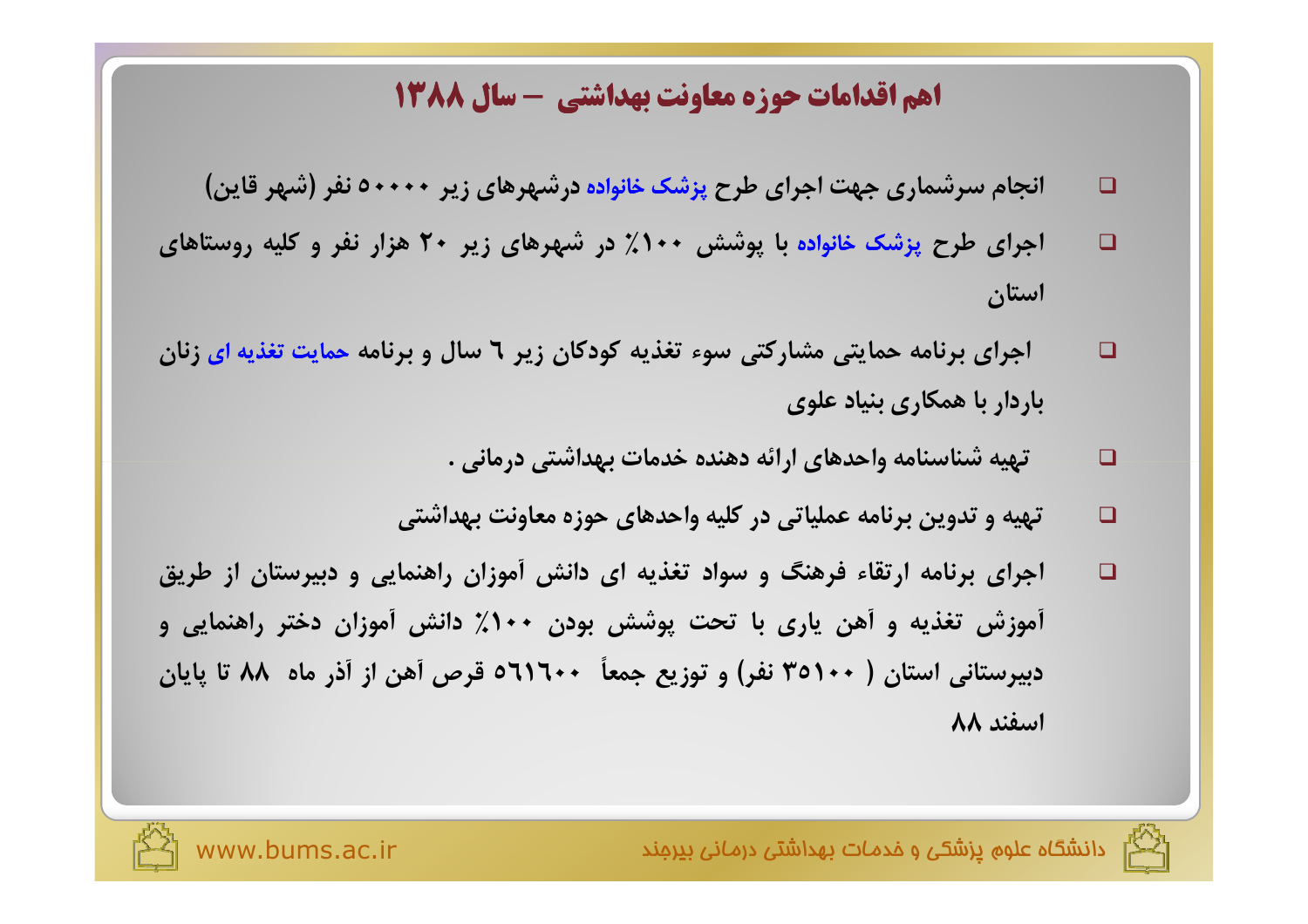## **اهم اقدامات حوزه معاونت بهداشتی - سال ۱۳۸۸**

- آموزش بیش از ۶۵۰۰ نفر (۶۰۰ م ساعت) کارکنان دولت در رابطه با برنامه های مختلف سلامت خانواده.  $\Box$
- أموزش ۳۲۰ نفر (۱٦۰۰ ساعت) أموزشیاران نهضت سوادأموزی در رابطه با برنامه های مختلف سلامت خانواده.  $\Box$ 
	- احداث ساختمان و راه اندازی ۳ خانه بهداشت (دهور، رزه، گینه که). ◻
	- تدوین چک لیست برنامه های نظارتی کلیه واحدها جهت کلیه سطوح و کلیه برنامه ها.  $\Box$ 
		- اجرای طرح فوریت سلامت محیط در طول سال و پاسخگویی به شکایات.  $\Box$
- کنترل کیفی آب آشامیدنی مناطق شهری و روستائی (٧٠٥ فقره ازمایش) و ٧٠٠٠ مورد کلرسنجی منابع آب شرب.  $\Box$ 
	- همراهی و کنترل بهداشت کاروانهای اعزامی به مرقد مطهر امام خمینی (ره) و کاروانهای راهیان نور.  $\Box$
- نظارت بهداشتی و برگزاری جلسات آموزشی در مراسم ماههای محرم، رمضان و …. (بازدید از مساجد و تکایا  $\Box$ ۱۵۹۵ مورد، برگزاری ۳۰۵ جلسه أموزشی).
	- کنترل مراکز کاربرد پرتوهای یون ساز سطح استان با پوشش ۹۹/۹۸٪. □
- بهسازی بیش از ۱۶۰۰ کارگاه قالیبافی و تشکیل پرونده سلامت و انجام معاینات شغلی بیش از ۳۶۰۰ نفر از  $\Box$ قاليبافان روستايي.



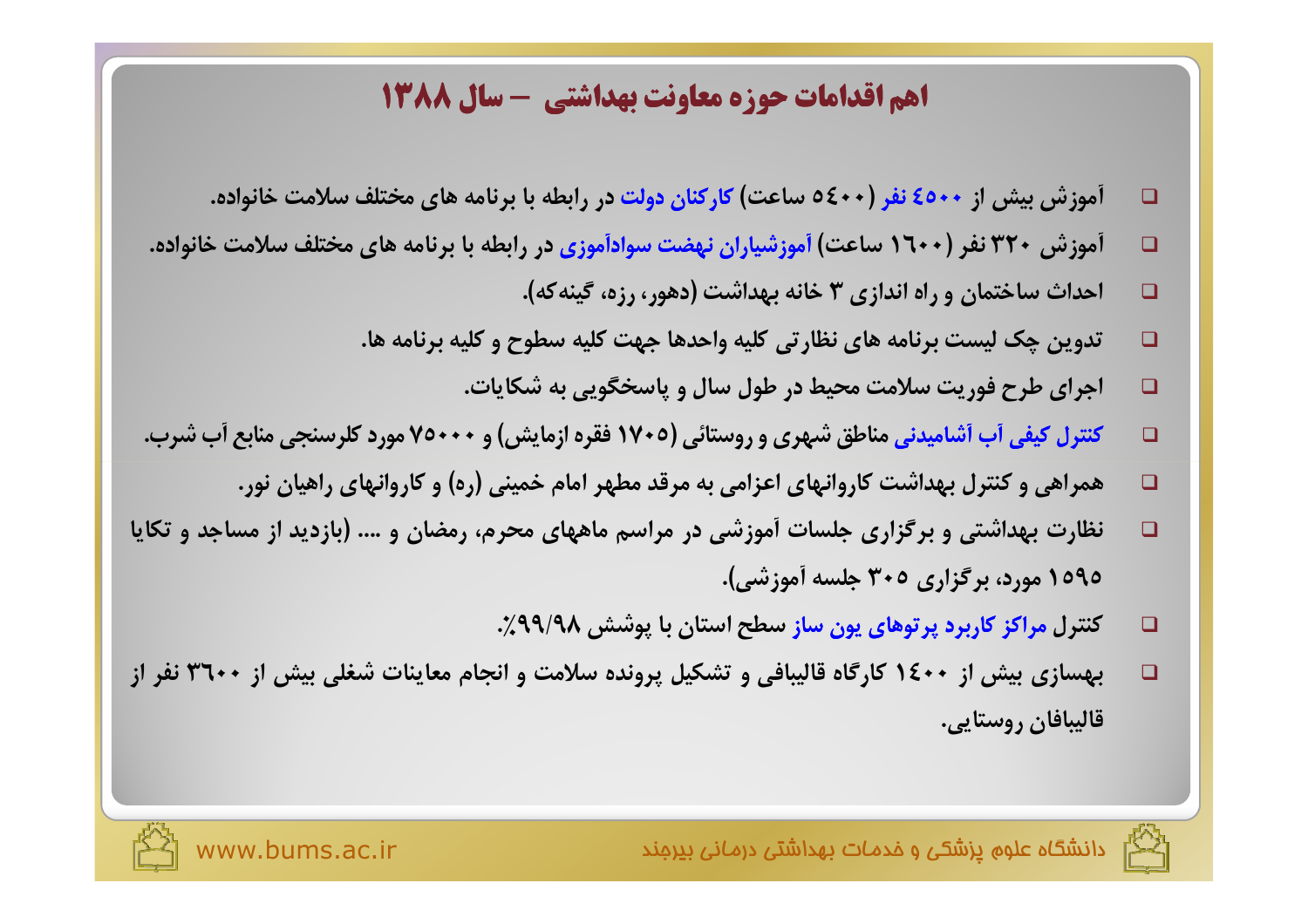# 135 اقدامات حوزه معاونت بهداشتی - سال ۱۳۸۸

- انجام آزمایش TSHجهت ۱۲٦٦۰ نوزاد و تشخیص نهایی ۳۹ بیمار هیپوتیروئیدو پوشش کامل همه  $\Box$ موار د .
	- واکسیناسیون هپاتیت B متولدین سالهای۲۷۰ و ۱۳۷۱ در سه نوبت و اجرای برنامه  $\Box$ 
		- Muping UP فلج اطفال كودكان زير 0سال در دونوبت  $\Box$ 
			- اجرای برنامه پیشگیری وکنترل أنفلوانزای نوع A  $\Box$
		- بررسی وضعیت HbA1C در بیماران دیابتی شناسائی شده استان  $\Box$
- تشدید انجام پروژه شهر سالم روستای سالم و ثبت شهر های بیرجند قاین و بشرویه و روستاهای  $\Box$ غیوگ و سرچاه تازیان به عنوان شهر های دوستدار سلامت در سایت WHO
	- برگزاری گسترده و موفق برنامه های هفته سلامت با رویکرد شهرنشینی و سلامت  $\Box$
- اجرای طرح مقابله با صدا در محیط کار و اندازه گیری شدت صدا در کارگاههای دارای عامل زیان آور صدا  $\Box$ در سطح استان
	- تهیه و تدوین و توزیع کتابچه بهداشت کشاورزی در تولید فرآوری و بسته بندی زعفران

❏



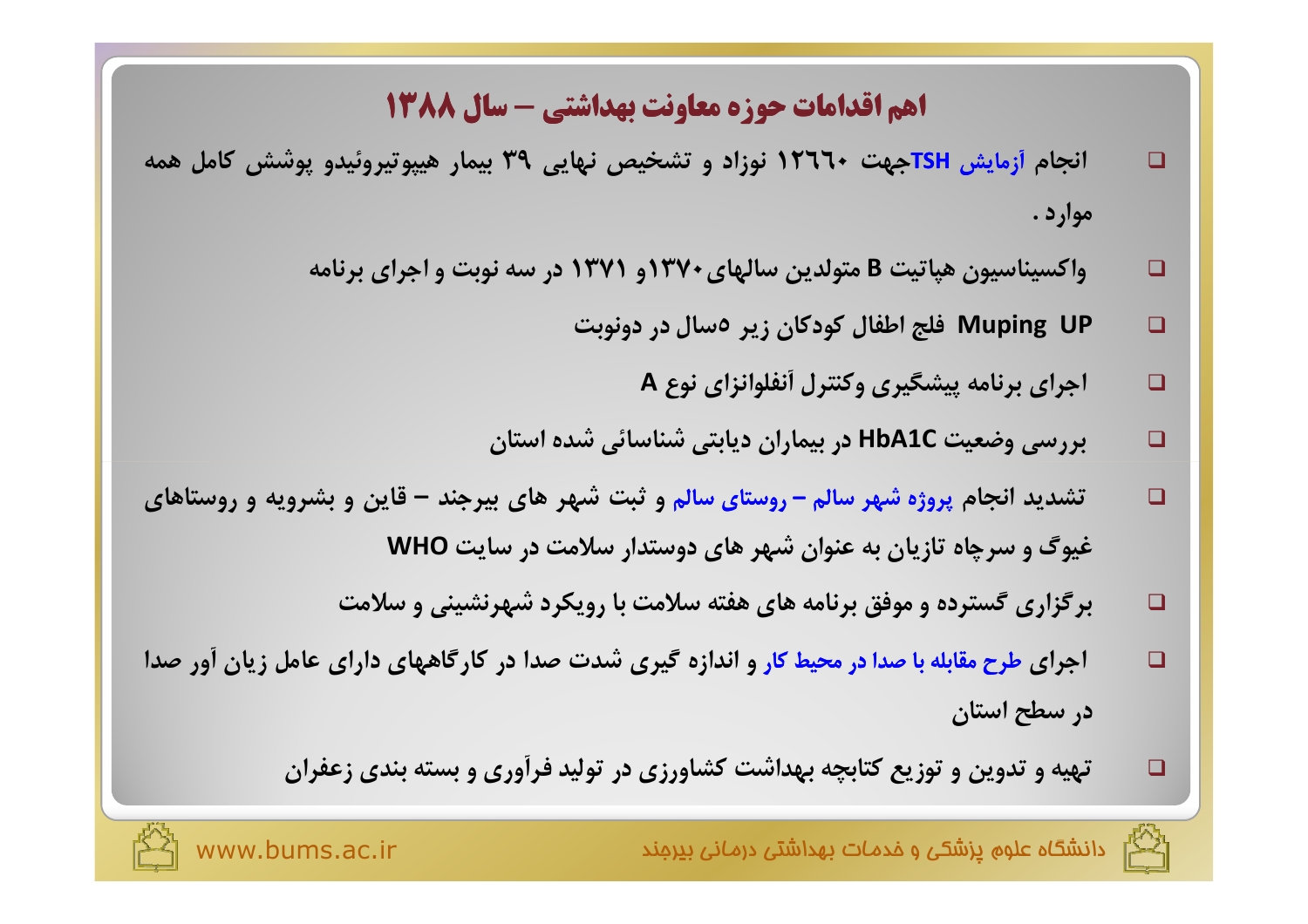## ۱هم اقدامات حوزه معاونت بهداشتی در نه ماهه اول سال ۱۳۸۹

- □ تهیه و تدوین برنامه استراتژیک حوزه معاونت بهداشتی
- □ پیگیری و اخذ کلیه عملکردهای مالی و هزینه کرد اعتبارات پزشک خانواده از سال ۸۵ تا ۸۹
- □ پیگیری مستمر پروژه های در دست احداث خانه های بهداشت با توجه به جشن تکمیل خانه های بهداشت در بهمن ماه (۹ خانه بهداشت )
	- □ برپایی برنامه بسیج اطلاع رسانی دخانیات و اعتیاد و برپایی نمایشگاه اعتیاد و دخانیات
	- □ بازنگری و اصلاح فرایند های کاری کلیه واحدها در راستای اجرای طرح پزشک خانواده .
- □ اجرای برنامه بسیجی الگوی زندگی سالم و برگزاری ٣ جلسه هماهنگی و ٢ بازدید مشترک از شهرستانهای سرایان و فردوس
	- □ اجرای طرح وارنیش فلوراید در مهد کودکها و اجرای طرح بیمه دندان ٦
	- ا انجام معاینات و تهیه ٤٣٥ شناسنامه سلامت جهت دانشجویان پزشکی و پیرایزشکی  $\Box$ 
		- □ ارتقاء سیستم زنجیره سرما در مرکز بهداشت استان وشبکه های تابعه
			- □ |جرای پروژه گلوبال فاند سل برابر راهبرد مرکز مدیریت بیماریها

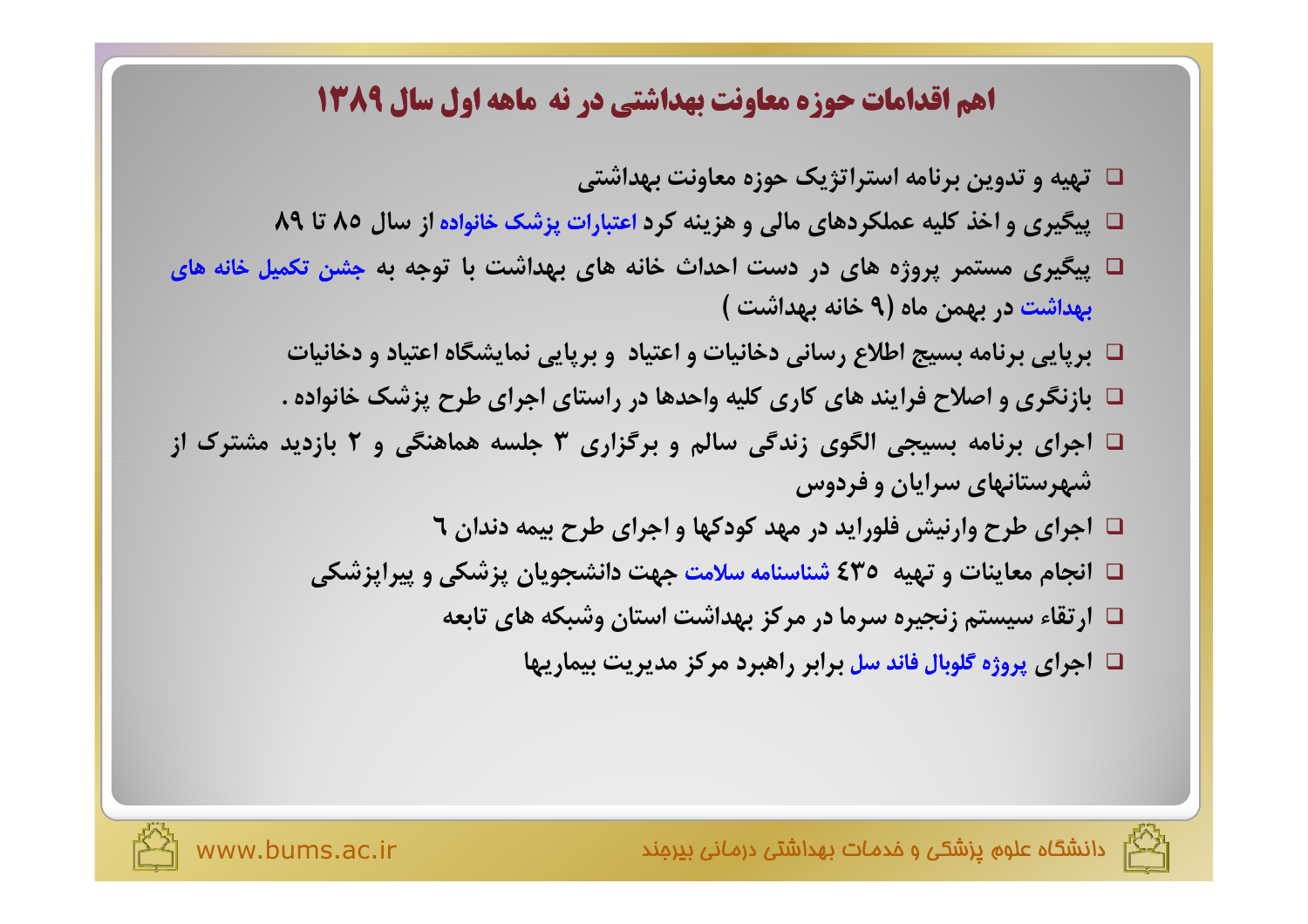## 13م اقدامات حوزه معاونت بهداشتی در نه ماهه اول سال ۱۳۸۹

- □ انجام کامل و موفق طرح پژوهشی « مطالعه شاخصهای چندگانه سلامت و جمعیت »
	- □ تدوین چک لیست نظام مراقبت مرگ کودک ١ تا ٥٩ ماهه
	- $\Box$  برنامه ریزی جهت اجرای طرح پایلوت مدارس مروج سلامت
		- □ انجام طرح ملي پيمايش سلامت روان در سطح استان
	- □ انجام برنامه استاندارد سازی در أزمایشگاههای مراکز بهداشت
- □ تکمیل تجهیزات آزمایشگاههای سل استان (هود کلاس II میکروسکوپ دیونایزر آب مقطرگیری كامبيوتر - اتوكلاو )
	- □ انجام دهها مصاحبه راديو تلويريوني و مطبوعاتي در خصوص مسائل مختلف حوزه بهداشت
- ا طراحی و تدوین برنامه بازآموزی غیرحضوری پزشکان خانواده از طریق وب سایت معاونت بهداشتی  $\square$ دانشگاه
	- $\Box$  کنترل مراکز کاربرد پرتوهای پون ساز  $\Box$
- □پایش شبکه های آب شرب شهری و روستایی ۸۲۹+۵ مورد کلرسنجی و ۱۱۹۷ مورد نمونه برداری میکروبی و شیمیایی
	- □اجرای طرح تشدید کنترل نظارت بر واحدهای تهیه و توزیع و فروش مواد غذایی (٣٢٠٣٢ مورد بازدید)

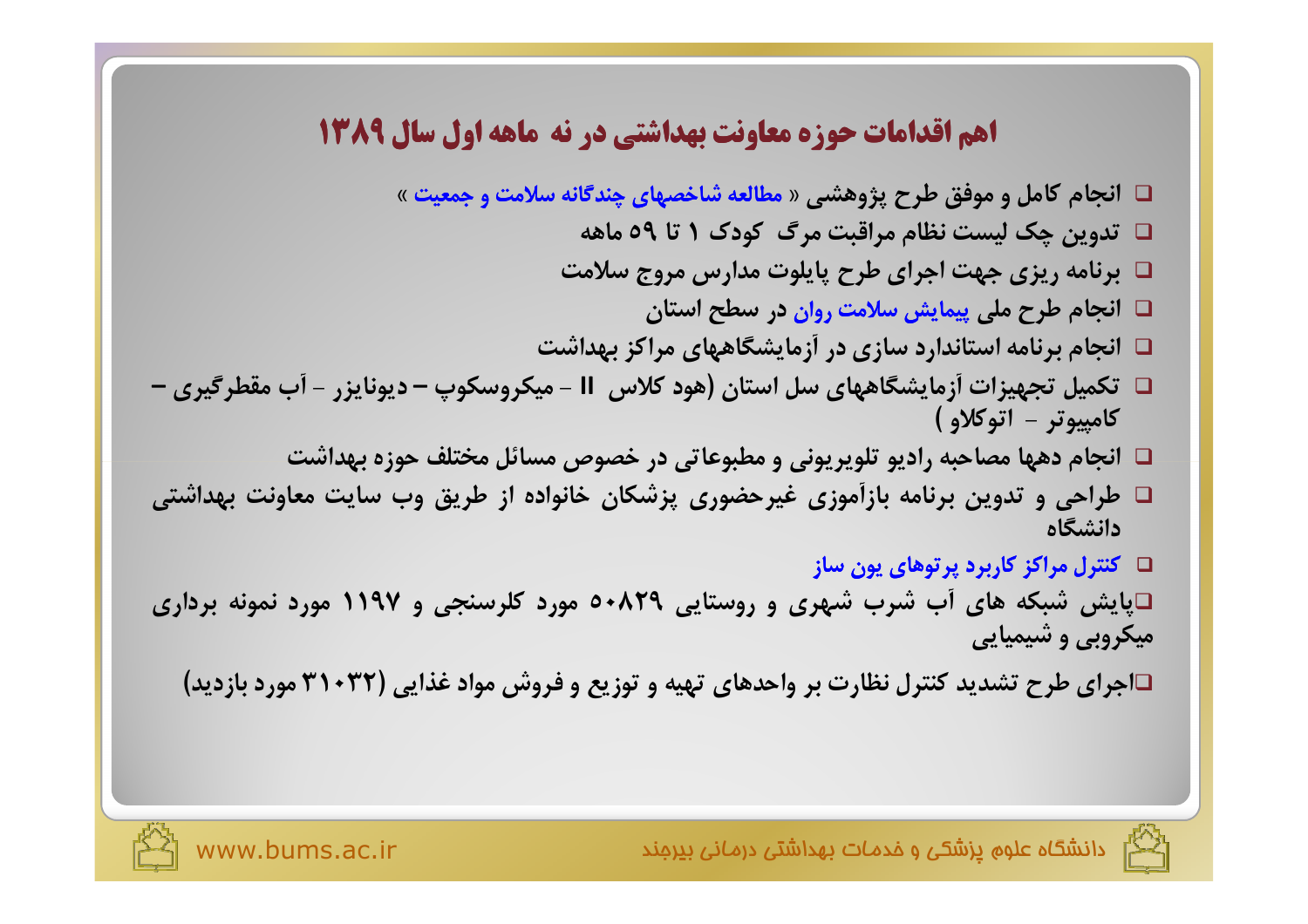## ۱هم اقدامات حوزه معاونت بهداشتی در نه ماهه اول سال ۱۳۸۹

- □ تحویل تجهیزات و خودروهای پروژه گلوبال فاند سل و پیگیری مستمر تامین اعتبار پروژه
- □ اصلاحیه طرح گسترش شهرستان درمیان و بشرویه مبنی بر تبدیل روستاهای گزیک و ارسک به نقاط شهری
- □ اجرای برنامه آموزشی پناهندگان خارجی ( افاغنه ) مقیم بیرجند با همکاری مرکز مدیریت بیماریها ، کمیساریای عالی پناهندگان خارجی و استانداری خراسان جنوبی
	- □ تدوین برنامه و طرح درس اجرای برنامه آموزش بلوغ در مدارس راهنمایی دخترانه
	- □ تحویل ٢ دستگاه پونیت ، اتوکلاو ، توربین ، أمالگاماتور و قلم جرمگیری جهت شهرستان بشرویه
		- □ پیگیری راه اندازی دندانپزشکی سیار
		- □ برگزاری منظم جلسات کار گروه سلامت و امنیت غذایی استان و تصویب ١٣ مصوبه
- □ برگزاری جلسات هماهنگی و برگزاری دوره سه روزه آموزشی سلامت خانواده جهت کارشناسان امور بانوان استانداری و دستگاههای اجرایی استان در کلیه شهرستانهای استان
	- □ تهیه کتاب همسفر زندگی، همگام با خوشبختی و پیگیری مراحل چاپ

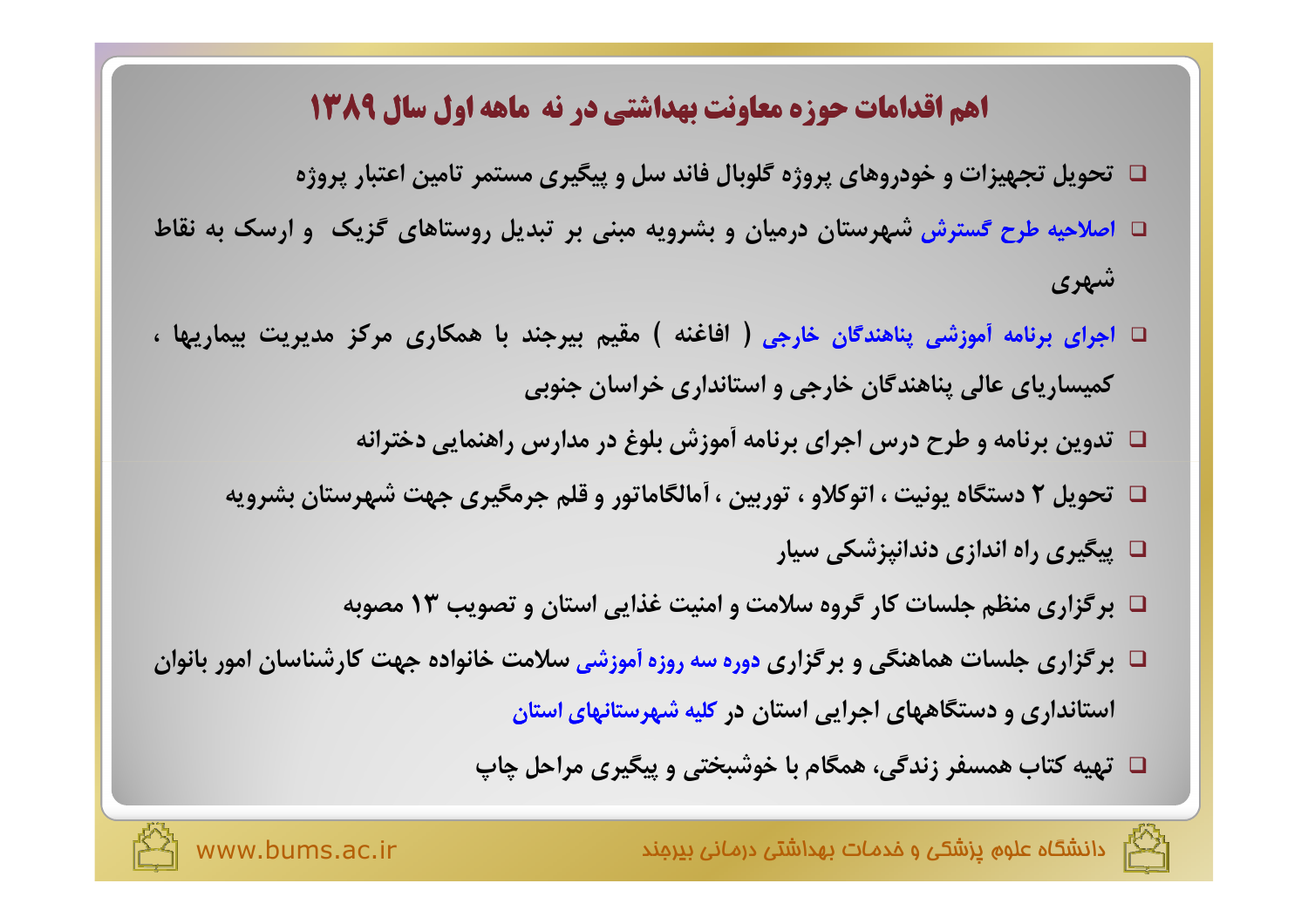## مهمترين موانع و مشكلات حوزه معاونت بهداشتي

□ پراکندگی جمعیت ، بعد مسافت و همجواری مرزی با **افغانستان .** 

- $\Box$  فرسوده و نامناسب بودن ساختمان آموزشگاه بهورزی و خوابگاه دانش آموزان بهورزی بیرجند
- □ فقدان حصاركشى تعداد ١٢٨ خانه بهداشت ( از مجموع ٢٨٣ خانه بهداشت ) و نيز تعداد ١٣مركز بهداشتی درمانی ( از مجموع ۷۱مرکز ).
- □ کمبود أمبولانس در تعداد ٢٤ مرکز بهداشتی درمانی و فرسوده بودن تعداد ١٥ آمبولانس موجود در ًمراکز بهداشتی درمانی ( از مجموع ۷۱مرکز ).
- □ عدم ابلاغ چارت سازمانی واحدهای ارائه دهنده خدمات: ستاد شبکه و مراکزبهداشت، مراکز بهداشتی درمانی – مراکز شبانه روزی – پستهای قرنطینه مرزی و خانه های بهداشت.
- عدم امکان راه اندازی مراکز مصوب شده شبانه روزی به دلیل کمبود نیرو که متعاقب عدم  $\Box$ تصویب چارت سازمانی بوجود آمده است
- □ کمبود شدید نیرو در مراکز ،پایگاهها،خانه های بهداشت و واحد های تسهیلات زایمانی با توجه به خروج تعداد زیادی از کارکنان در بازنشستگی در سال ۱۳۸۸ و ۱۳۸۹

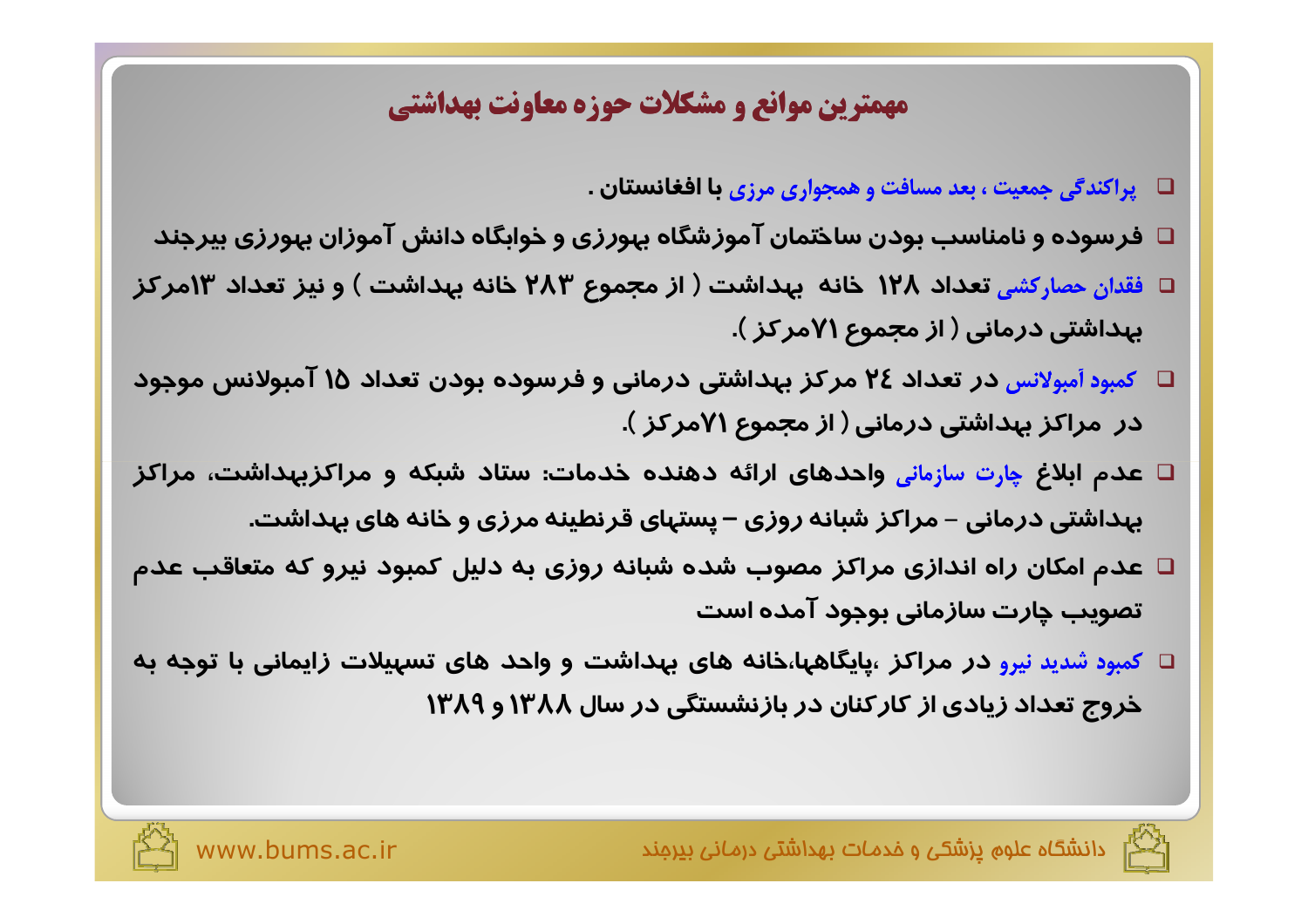## مهمترين موانع و مشكلات حوزه معاونت بهداشتي

- □ کمبود مجوز استخدام جهت استخدام نیروهای بهداشتی و کمبود پست های ستادی و محیطی
	- □ پایین بودن سطح تحصیلات بهورزان و فرارسیدن ِ پیک بازنشستگی آنها .
- □ کمبود پزشک و همچنین عدم تمایل دندانپزشکان و داروسازان به استخدام به علت ناکافی بودن دریافتی و محدویت های پرداخت خارج از حکم حقوقی.
	- □ عدم وجود انگیزه کافی برای جذب و ماندگاری پزشکان در مناطق محروم و روستایی دور افتاده
- □ کمبود شدید وسیله نقلیه و فرسوده بودن ناوگان ترابری موجود در مرکز بهداشت استان و شهرستانها و عدم امکان جذب راننده رسمی برای مواقع بحران و پدافند غیر عامل.
	- □ عدم ابلاغ بازنگری مجدد طرح های گسترش علیرغم گذشت بیش از ٤ سال از بازنگری قبلی
- □۔ عدم پرداخت ماموریتھای داخل استان علیرغم مسافتھای طولانی و صعب العبور۔ و کاھش مبلغ فوق العادہ۔ ماموريتها.
	- □ عدم پرداخت حق الزحمه جهت فعاليتهاي فوق برنامه عليرغم تخصيص اعتبار



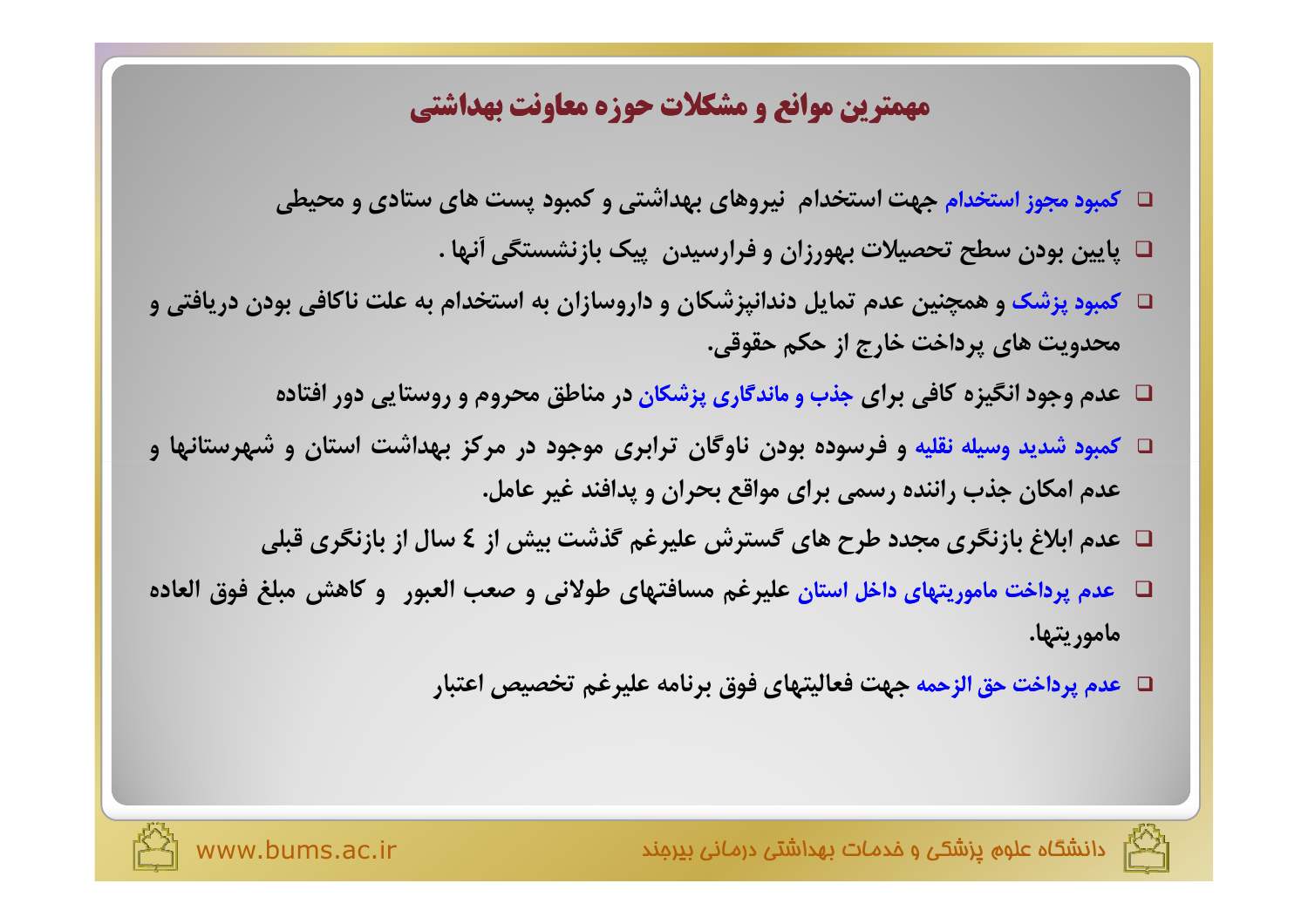## يبشنهادات حوزه معاونت بهداشتي

- □ تسریع در ایجاد پستهای سازمانی و ابلاغ چارت ستاد ، مراکز ، خانه های بهداشت و مراکز قرنطینه مرزی مصوب با توجه به کمبود شدید نیرو، محدودیت مجوزهای استخدامی و پیک بازنشستگی
	- □ ممنوع شدن بکارگیری نیروهای بهداشتی در امور غیر مرتبط با بهداشت
- در نظر گرفتن تعدادی ردیف سازمانی راننده جهت استفاده در مواقع بحران و امور دشوار بهداشتی که بخش خصوصی تمایلی به همکاری ندارد .
- □ شفاف کردن یا تفویض اختیار به دانشگاه در خصوص مواد تفاهم نامه های بین بخشی در سطح وزارتخانه ها و سازمانها



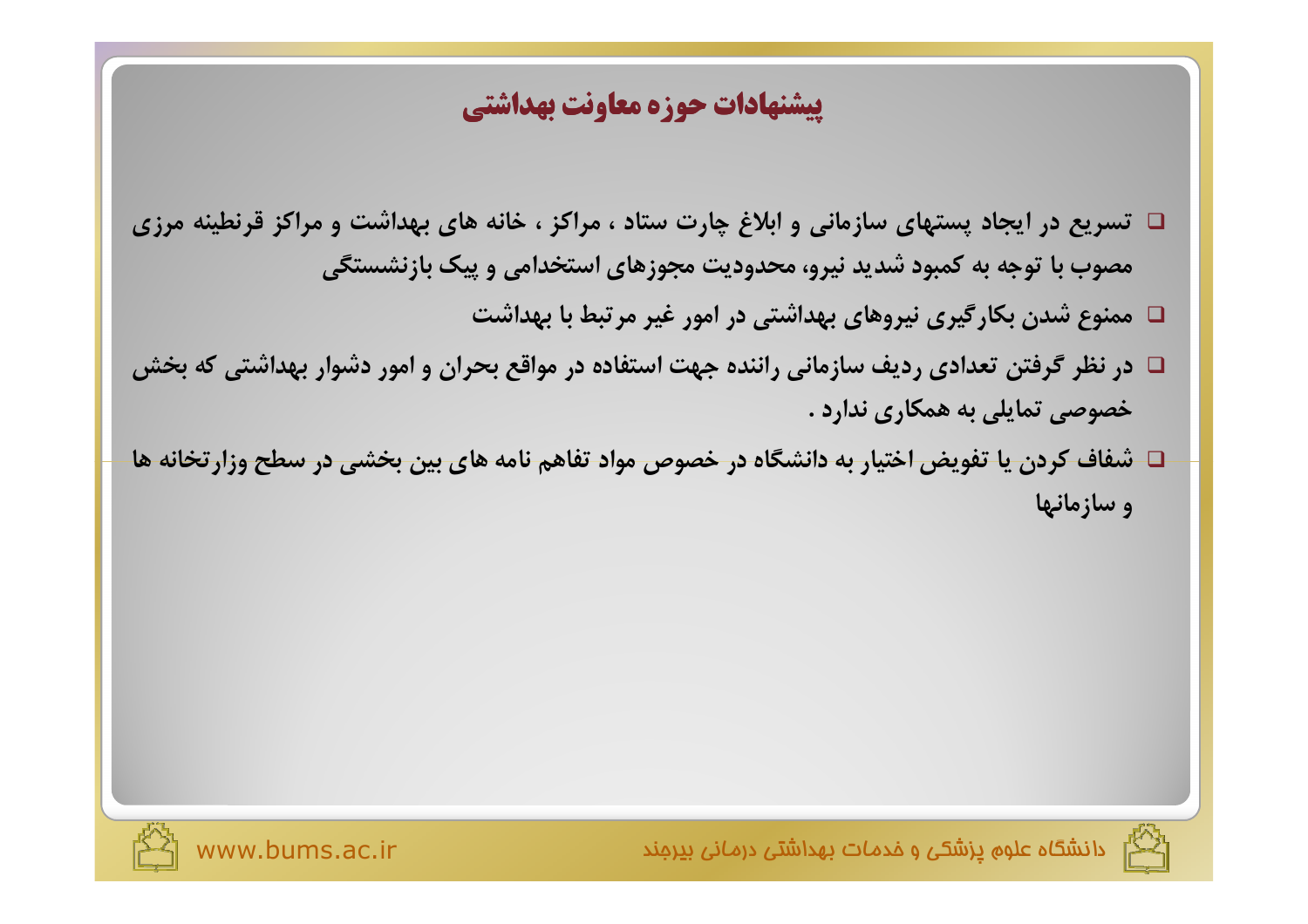## شاخص ترین دستاوردهای حوزه معاونت بهداشتی در سال ۱۳۸۸

- اجرای برنامه حمایتی مشارکتی سوء تغذیه کودکان زیر ٦ سال و برنامه حمایت تغذیه ای زنان باردار با  $\Box$ همكاري بنياد علوى
- آموزش بیش از ۶۵۰۰ نفر (۶۰۰۰ ساعت) کارکنان دولت در رابطه با برنامه های مختلف سلامت  $\Box$ خانواده.
- أموزش ۳۲۰ نفر (۱٦۰۰ ساعت) أموزشیاران نهضت سوادأموزی در رابطه با برنامه های مختلف سلامت  $\Box$ خانواده.
	- احداث ساختمان و راه اندازی ۳ خانه بهداشت (دهور، رزه، گینه که).  $\Box$
	- اجرای طرح فوریت سلامت محیط در طول سال و پاسخگویی به شکایات.  $\Box$
- کنترل کیفی آب آشامیدنی مناطق شهری و روستائی (۱۷۰۵ فقره ازمایش) و ۲۰۰۰۰ مورد کلرسنجی منابع  $\Box$ أب شرب.
	- همراهی و کنترل بهداشت کاروانهای اعزامی به مرقد مطهر امام خمینی (ره) و کاروانهای راهیان نور.  $\Box$ 
		- کنترل مراکز کاربرد پرتوهای یون ساز سطح استان با پوشش ۹۹/۹۸٪.  $\Box$

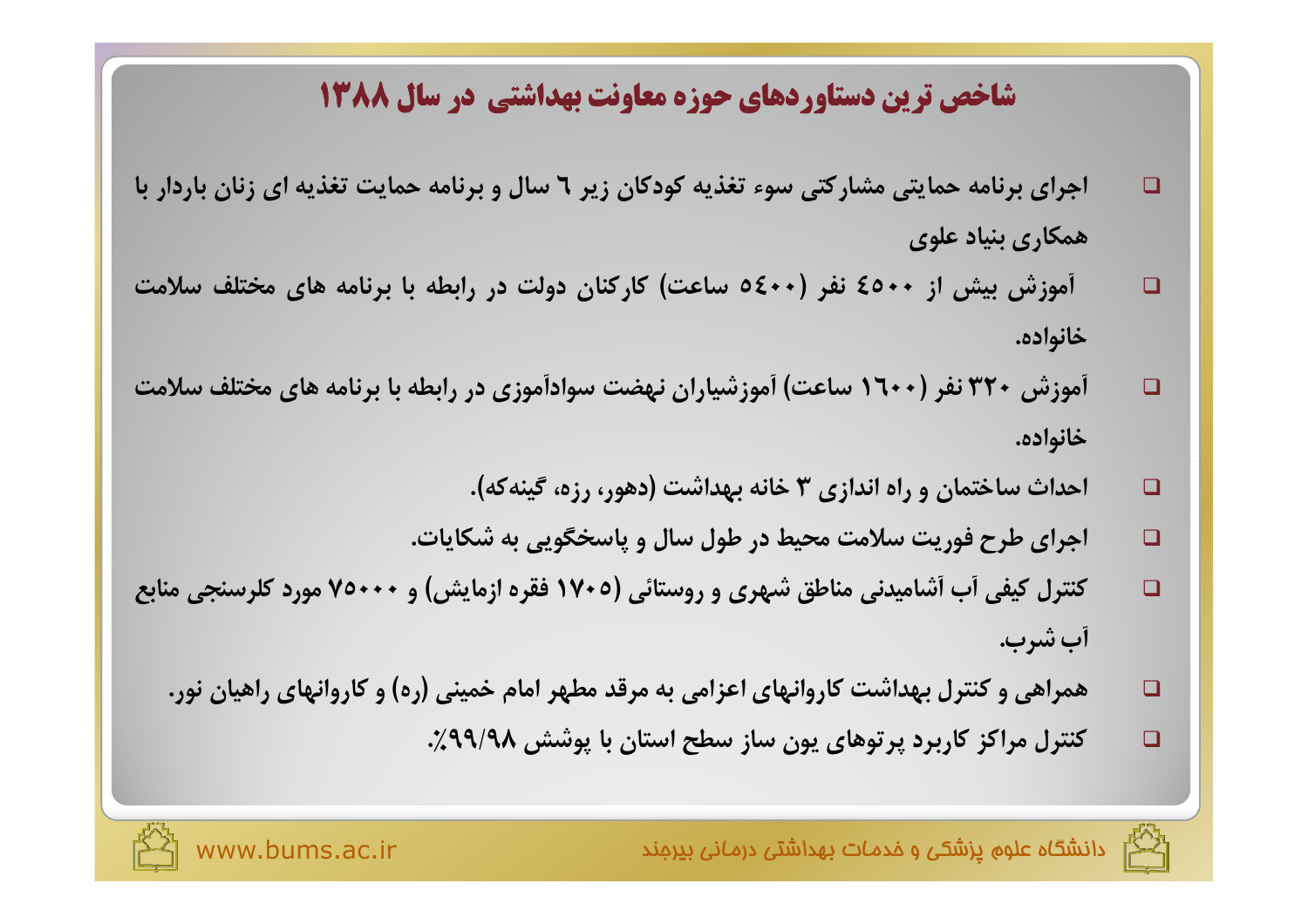# شاخص ترین دستاوردهای حوزه معاونت بهداشتی در سال ۱۳۸۸

- □ بهسازی بیش از 1٤٠٠ کارگاه قالیبافی و تشکیل پرونده سلامت و انجام معاینات شغلی بیش از 300 ۳۶۰ نفر از قاليبافان روستايي.
- □ انجام آزمایش TSHجهت 1۲٦٦٠ نوزاد و تشخیص نهایی ۳۹ بیمار هیپوتیروئیدو پوشش کامل همه موارد .
	- ⊠ Muping UP فلج اطفال کودکان زیر ٥سال در دونوبت ، واکسیناسیون هپاتیت B متولدین سالهای ١٣٧٠ و ١٣٧١ در سه نوبت
	- $\Box$  تشدید انجام پروژه شهر سالم روستای سالم و ثبت شهر های بیرجند قاین و بشرویه و روستاهای غیوگ و سرچاه تازیان به عنوان شهر های دوستدار سلامت در سایت WHO
- □ اجرای طرح مقابله با صدا در محیط کار و اندازه گیری شدت صدا در کارگاههای دارای عامل زیان أور صدا در سطح استان
	- □ تهیه و تدوین و توزیع کتابچه بهداشت کشاورزی در تولید فرأوری و بسته بندی زعفران



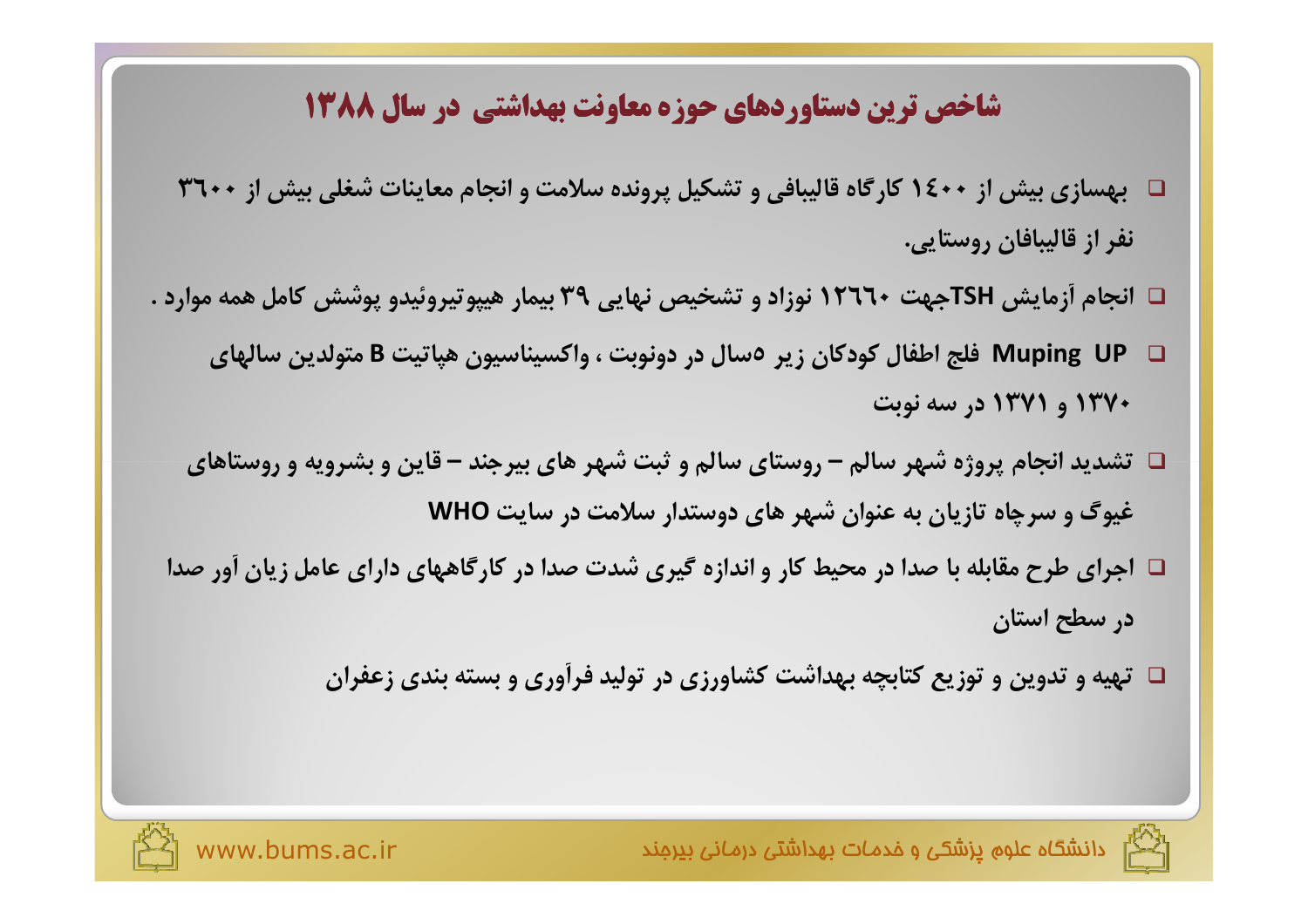## شاخص ترین دستاوردهای حوزه معاونت بهداشتی درنه ماهه سال ۱۳۸۹

- اجرای برنامه بسیجی الگوی زندگی سالم و برگزاری ۳ جلسه هماهنگی و ۲ بازدید مشترک از  $\Box$ شهرستانهای سرایان و فردوس
	- اجرای طرح وارنیش فلوراید در مهد کودکها و اجرای طرح بیمه دندان ٦  $\Box$
	- انجام معاینات و تهیه ٤٣٥ شناسنامه سلامت جهت دانشجویان پزشکی و پیراپزشکی  $\Box$ 
		- اجراي پروژه گلوبال فاند سل برابر راهبرد مركز مديريت بيماريها  $\Box$
		- انجام کامل و موفق طرح پژوهشی « مطالعه شاخصهای چندگانه سلامت و جمعیت »  $\Box$
- تكميل تجهيزات أزمايشگاههاي سل استان (هود كلاس II ميكروسكوپ ديونايزر أب مقطرگيري  $\Box$ - كامپيوتر - اتوكلاو )
- طراحی و تدوین برنامه بازآموزی غیرحضوری پزشکان خانواده از طریق وب سایت معاونت بهداشتی  $\Box$ دانشگاه
	- کنترل مراکز کاربرد پرتوهای یون ساز  $\Box$
- پایش شبکه های آب شرب شهری و روستایی ۸۲۹+۵ مورد کلرسنجی و ۱۱۹۷ مورد نمونه برداری  $\Box$ میکروبی و شیمیایی

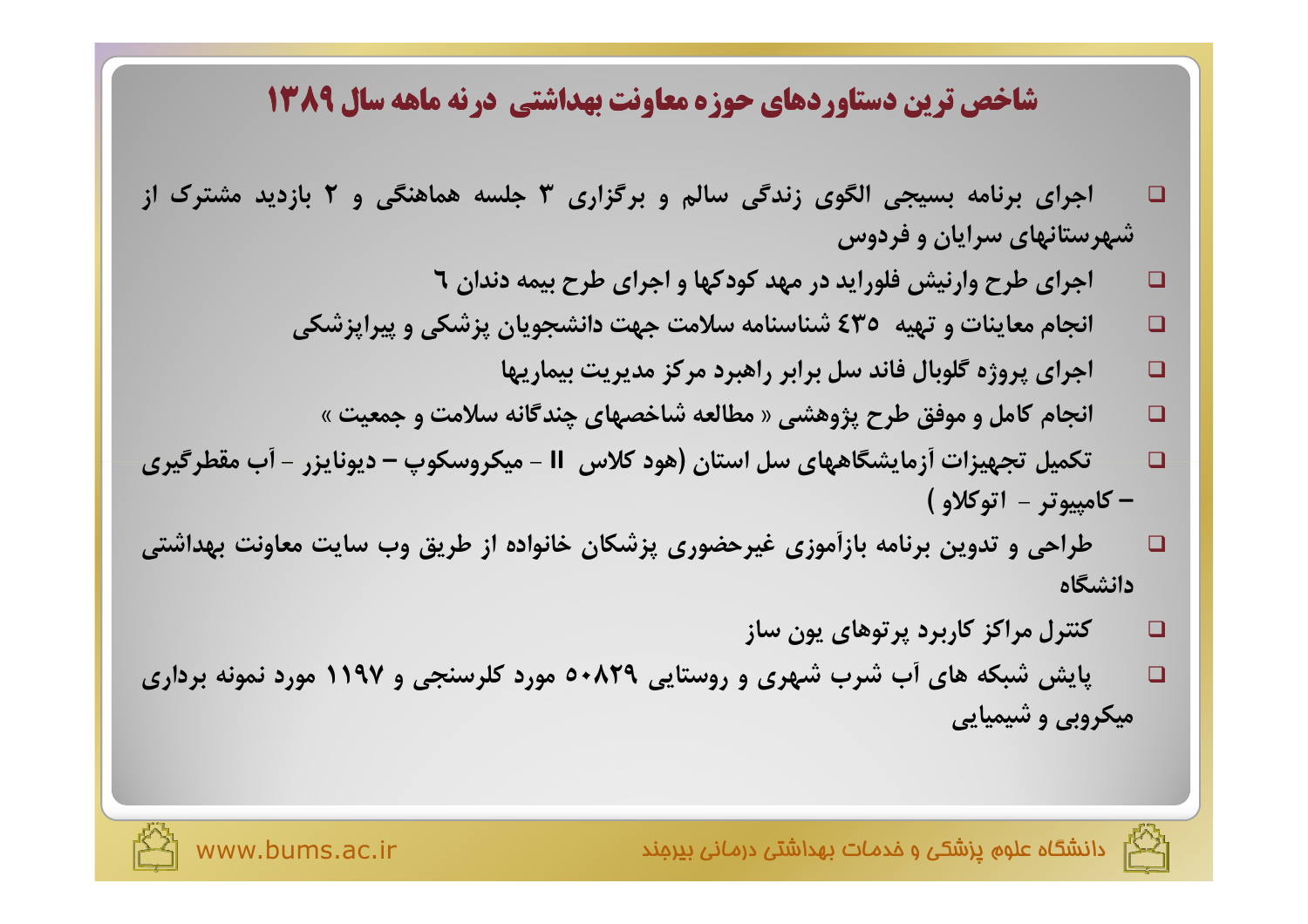#### شاخص ترین دستاوردهای حوزه معاونت بهداشتی درنه ماهه سال ۱۳۸۹

- □ اجرای برنامه أموزشی پناهندگان خارجی ( افاغنه ) مقیم بیرجند با همکاری مرکز مدیریت بیماریها ، کمیساریای عالی پناهندگان خارجی و استانداری خراسان جنوبی
	- □ تحویل ٢ دستگاه پونیت ، اتوکلاو ، توربین ، أمالگاماتور و قلم جرمگیری جهت شهرستان بشرویه
- □ برگزاری جلسات هماهنگی و برگزاری دوره سه روزه آموزشی سلامت خانواده جهت کارشناسان امور بانوان استانداری و دستگاههای اجرایی استان در کلیه شهرستانهای استان
	- □ تهیه کتاب همسفر زندگی، همگام با خوشبختی و پیگیری مراحل چاپ